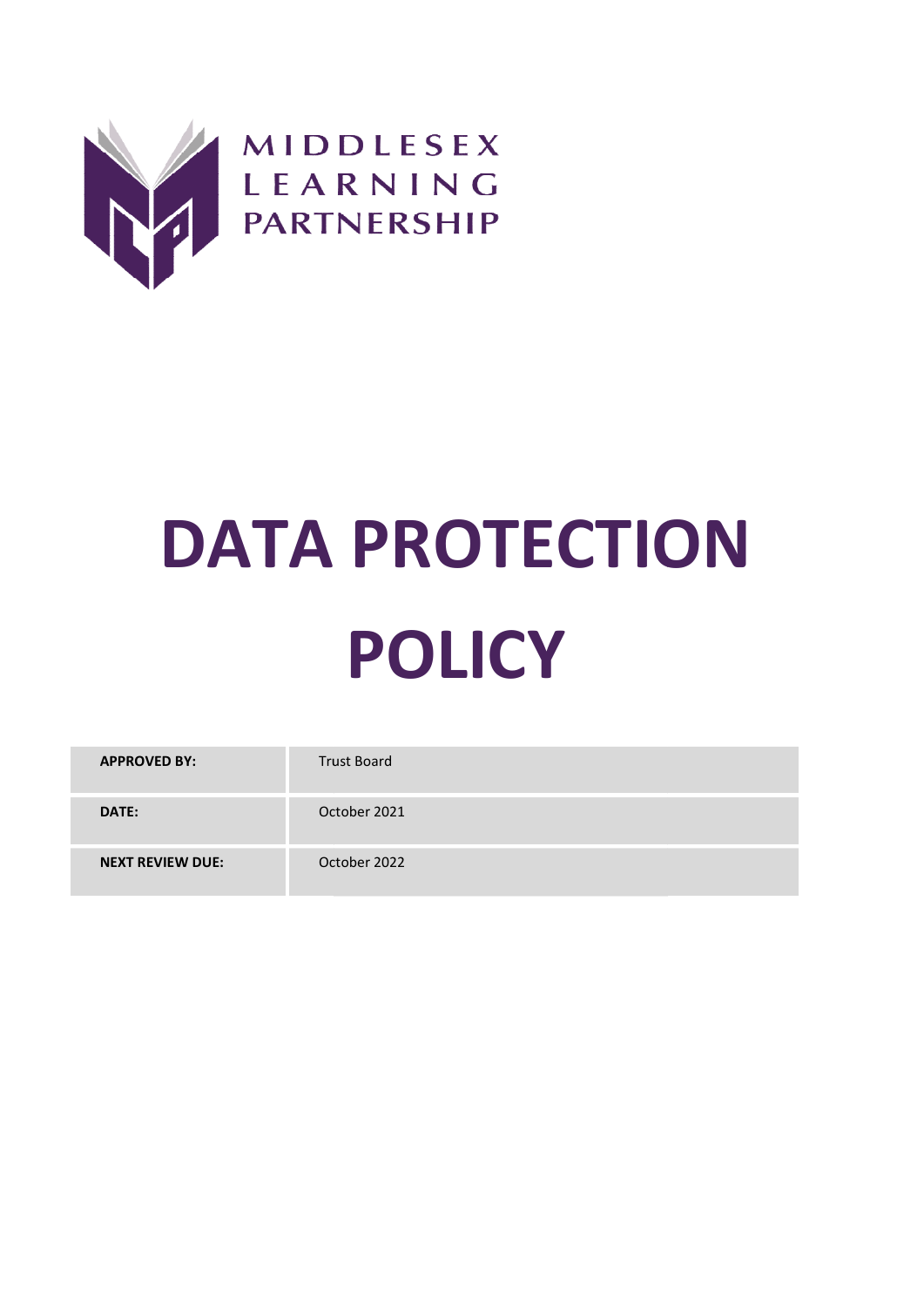## Contents

| 1.  |  |
|-----|--|
| 2.  |  |
| 3.  |  |
| 4.  |  |
| 5.  |  |
| 6.  |  |
| 7.  |  |
| 8.  |  |
| 9.  |  |
| 10. |  |
| 11. |  |
| 12. |  |
| 13. |  |
| 14. |  |
| 15. |  |
| 16. |  |
| 17. |  |
| 18. |  |
| 19. |  |
| 20. |  |
| 21. |  |
|     |  |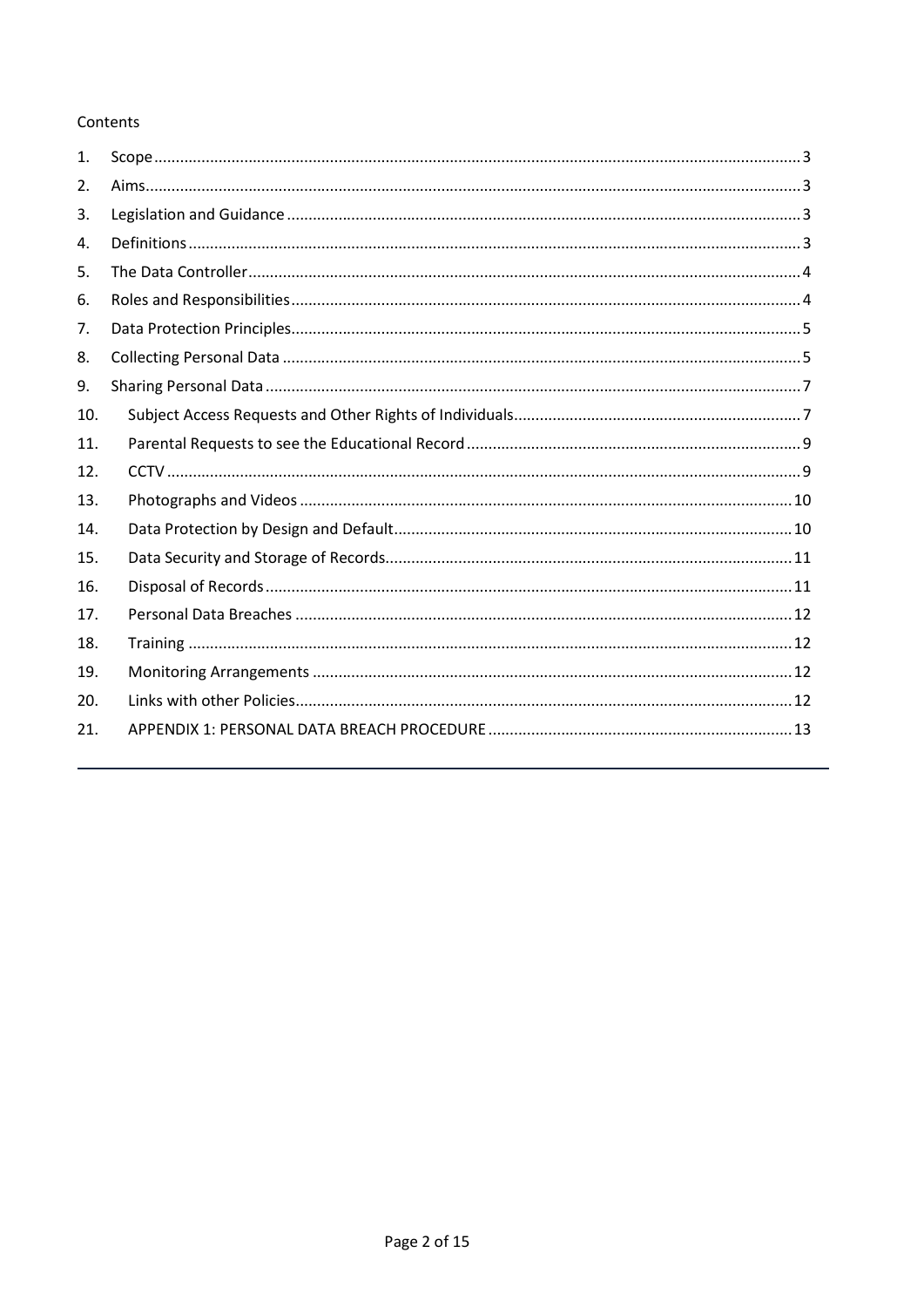# 1. Scope

This policy applies to all employees within the Middlesex Learning Partnership (Academy Trust). The Trust may be referred to as Academy Trust or School throughout this policy.

## 2. Aims

Our Academy Trust aims to ensure that all personal data collected about staff, pupils, parents, governors, visitors and other individuals is collected, stored and processed in accordance with the General Data Protection Regulation (EU) 2016/679 (GDPR) and the Data Protection Act 2018 (DPA 2018).

This policy applies to all personal data, regardless of whether it is in paper or electronic format.

## 3. Legislation and Guidance

This policy meets the requirements of the GDPR and the DPA 2018. It is based on guidance published by the Information Commissioner's Office (ICO) on the GDPR.

It also reflects the ICO's code of practice for the use of surveillance cameras and personal information.

## 4. Definitions

| <b>TERM</b>                                                       | <b>DEFINITION</b>                                                                                                                                                                                                                                                                                                                                                                                                                                                                         |
|-------------------------------------------------------------------|-------------------------------------------------------------------------------------------------------------------------------------------------------------------------------------------------------------------------------------------------------------------------------------------------------------------------------------------------------------------------------------------------------------------------------------------------------------------------------------------|
| PERSONAL DATA                                                     | Any information relating to an identified, or identifiable, living<br>individual. This may include the individual's:<br>Name (including initials)<br>٠<br>Identification number<br>Location data<br>٠<br>Online identifier, such as a username<br>It may also include factors specific to the individual's physical,                                                                                                                                                                      |
|                                                                   | physiological, genetic, mental, economic, cultural or social identity.                                                                                                                                                                                                                                                                                                                                                                                                                    |
| <b>SPECIAL</b><br><b>CATEGORIES</b><br><b>OF</b><br>PERSONAL DATA | Personal data which is more sensitive and so needs more<br>$\bullet$<br>protection, including information about an individual's:<br>Racial or ethnic origin<br>٠<br>Political opinions<br>$\bullet$<br>Religious or philosophical beliefs<br>$\bullet$<br>Trade union membership<br>٠<br>Genetics<br>$\bullet$<br>Biometrics (such as fingerprints, retina and iris patterns), where<br>used for identification purposes<br>Health - physical or mental<br>Sex life or sexual orientation |
| <b>PROCESSING</b>                                                 | Anything done to personal data, such as collecting, recording,<br>organising, structuring, storing, adapting, altering, retrieving, using,<br>disseminating, erasing or destroying.<br>Processing can be automated or manual.                                                                                                                                                                                                                                                             |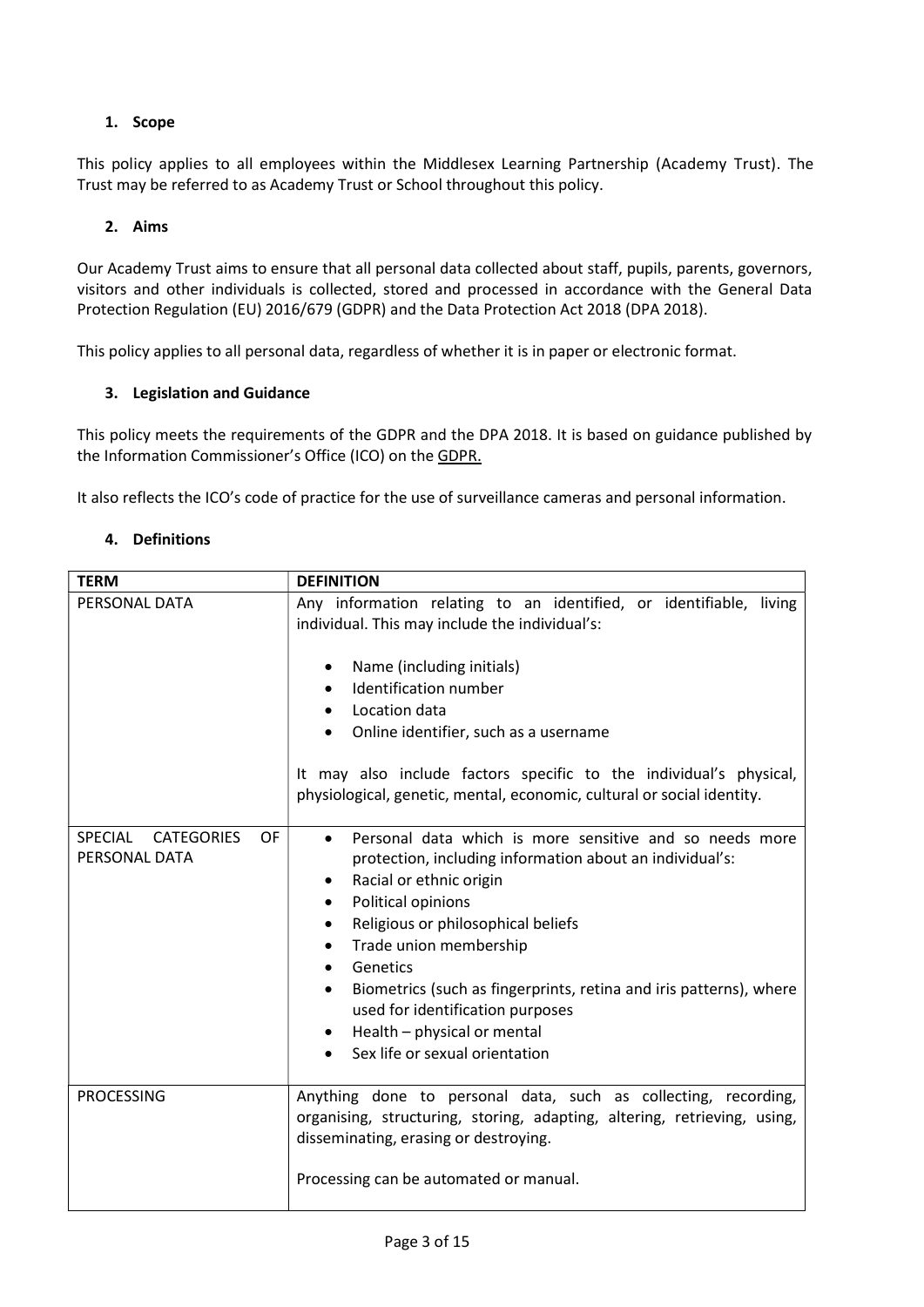| <b>DATA SUBJECT</b>    | The identified or identifiable individual whose personal data is held or<br>processed.                                                                |
|------------------------|-------------------------------------------------------------------------------------------------------------------------------------------------------|
| <b>DATA CONTROLLER</b> | A person or organisation that determines the purposes and the means<br>of processing of personal data.                                                |
| DATA PROCESSOR         | A person or other body, other than an employee of the data controller,<br>who processes personal data on behalf of the data controller.               |
| PERSONAL DATA BREACH   | A breach of security leading to the accidental or unlawful destruction,<br>loss, alteration, unauthorised disclosure of, or access to, personal data. |

## 5. The Data Controller

Our Academy Trust processes personal data relating to parents, pupils, staff, governors, visitors and others, and therefore is a data controller.

The Academy Trust is registered with the ICO / has paid its data protection fee to the ICO, as legally required.

## 6. Roles and Responsibilities

This policy applies to all staff employed by our Academy Trust, and to external organisations or individuals working on our behalf. Staff who do not comply with this policy may face disciplinary action.

## 6.1 Trust Board

The Trust board has overall responsibility for ensuring that our Academy Trust complies with all relevant data protection obligations.

## 6.2 Data Protection Officer

The Data Protection Officer (DPO) is responsible for overseeing the implementation of this policy, monitoring our compliance with data protection law, and developing related policies and guidelines where applicable.

They will provide an annual report of their activities directly to the governing board and, where relevant, report to the board their advice and recommendations on Academy Trust data protection issues.

The DPO is also the first point of contact for individuals whose data the Academy Trust processes, and for theICO.

Our Designated DPO is Kate Boulter and contactable via **DPO@mlp.org.uk** 

Data Protection Lead for staff issues is the Trust HR Manager HR@MLP.org.uk and for pupil issues is:

| Belmore Primary Academy:               | Lawrence HyattLHyatt@belmore.school       |
|----------------------------------------|-------------------------------------------|
| <b>Barnhill Community High School:</b> | Cong San CSan@barnhill.school             |
| William Byrd Primary Academy:          | Sarah Roberts SRoberts@williambyrd.school |
|                                        | Page 4 of 15                              |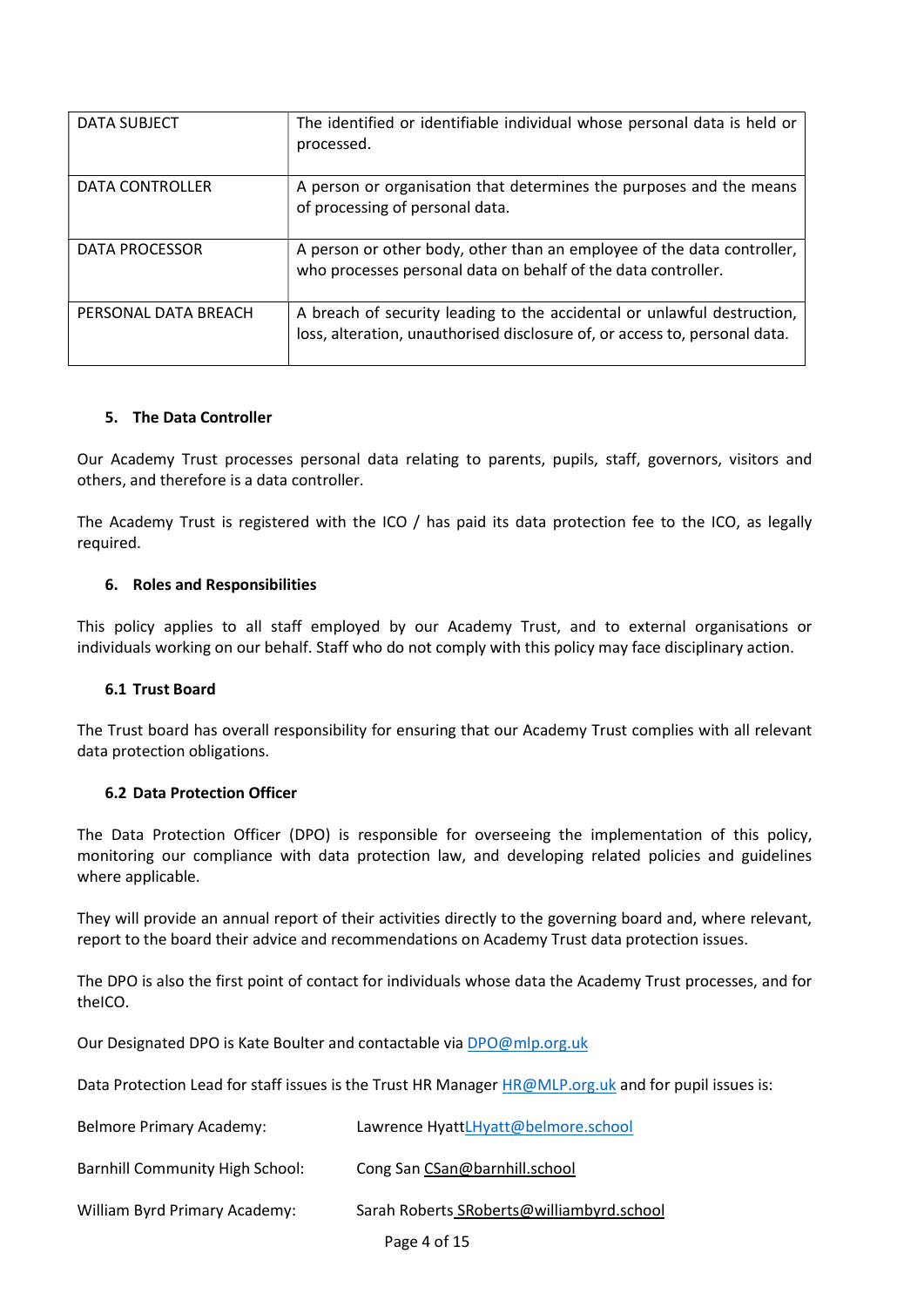# 6.3 Heads of School

The Heads of School act as the representative of the data controller on a day-to-day basis.

Staff are responsible for:

- Collecting, storing and processing any personal data in accordance with this policy
- Informing the school of any changes to their personal data, such as a change of address
- Contacting the DPO in the following circumstances:
	- $\circ$  With any questions about the operation of this policy, data protection law, retaining personal data or keeping personal data secure
	- o If they have any concerns that this policy is not being followed
	- $\circ$  If they are unsure whether or not, they have a lawful basis to use personal data in a particular way
	- $\circ$  If they need to rely on or capture consent, draft a privacy notice, deal with data protection rights invoked by an individual, or transfer personal data outside the European Economic Area
	- o If there has been a data breach
	- o Whenever they are engaging in a new activity that may affect the privacy rights of individuals
	- $\circ$  If they need help with any contracts or sharing personal data with third parties

## 7. Data Protection Principles

The GDPR is based on data protection principles that our Academy Trust must comply with. The principles say that personal data must be:

- Processed lawfully, fairly and in a transparent manner
- Collected for specified, explicit and legitimate purposes
- Adequate, relevant and limited to what is necessary to fulfil the purposes for which it is processed
- Accurate and, where necessary, kept up to date
- Kept for no longer than is necessary for the purposes for which it is processed
- Processed in a way that ensures it is appropriately secure

This policy sets out how the Academy Trust aims to comply with these principles.

## 8. Collecting Personal Data

## 8.1 Lawfulness, Fairness and Transparency

We will only process personal data where we have one of 6 'lawful bases' (legal reasons) to do so under data protection law:

- The data needs to be processed so that the Academy Trust can fulfil a contract with the individual, or the individual has asked the Academy Trust to take specific steps before entering into a contract
- The data needs to be processed so that the Academy Trust can comply with a legal obligation
- The data needs to be processed to ensure the vital interests of the individual or another person i.e. to protect someone's life
- The data needs to be processed so that the Academy Trust, as a public authority, can perform a task in the public interest or exercise its official authority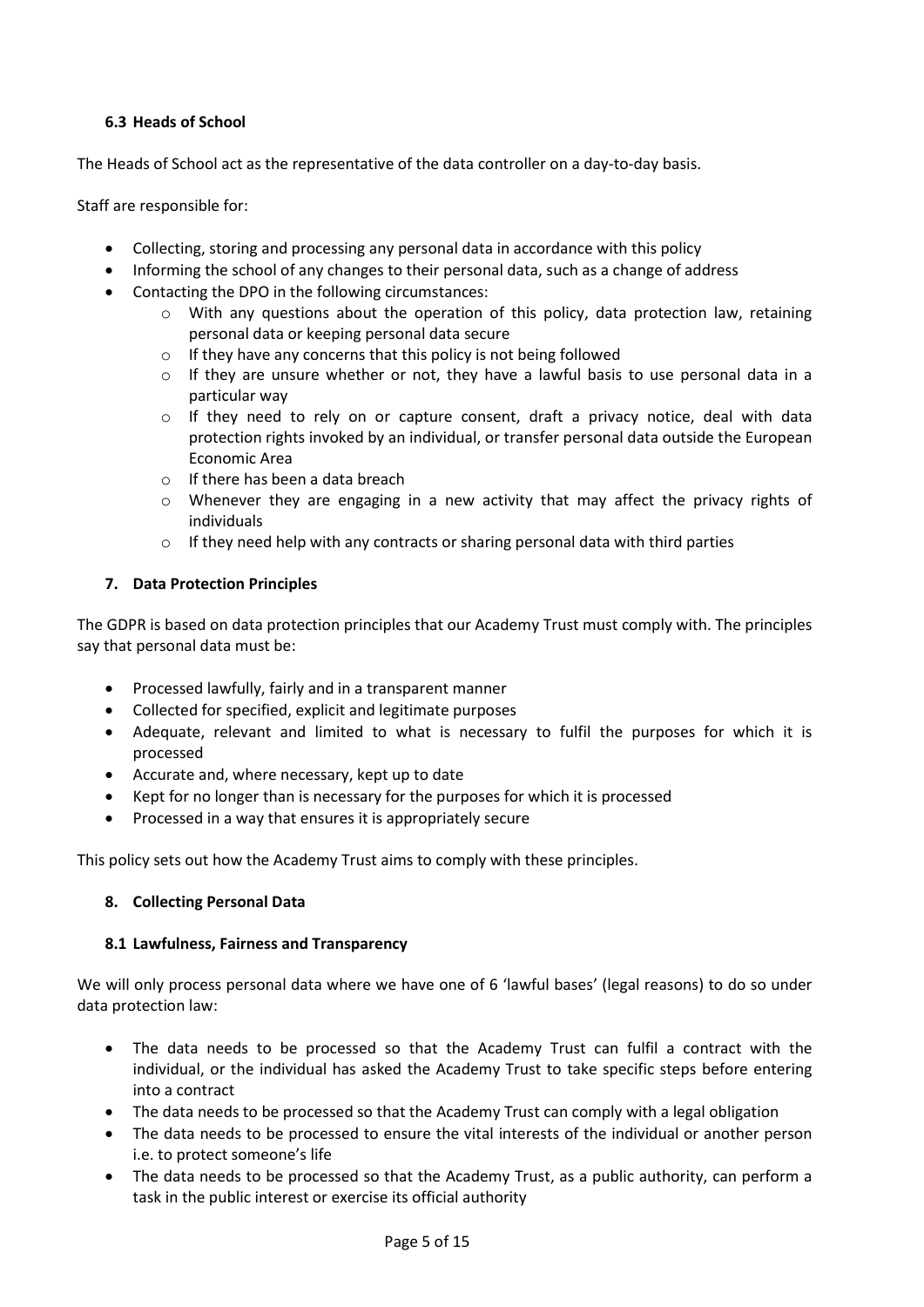- The data needs to be processed for the legitimate interests of the Academy Trust(where the processing is not for any tasks the Academy Trust performs as a public authority) or a third party, provided the individual's rights and freedoms are not overridden
- The individual (or their parent/carer when appropriate in the case of a pupil) has freely given clear consent

For special categories of personal data, we will also meet one of the special category conditions for processing under data protection law:

- The individual (or their parent/carer when appropriate in the case of a pupil) has given explicit consent
- The data needs to be processed to perform or exercise obligations or rights in relation to employment, social security or social protection law
- The data needs to be processed to ensure the vital interests of the individual or another person, where the individual is physically or legally incapable of giving consent
- The data has already been made manifestly public by the individual
- The data needs to be processed for the establishment, exercise or defence of legal claims
- The data needs to be processed for reasons of substantial public interest as defined in legislation
- The data needs to be processed for health or social care purposes, and the processing is done by, or under the direction of, a health or social work professional or by any other person obliged to confidentiality under law
- The data needs to be processed for public health reasons, and the processing is done by, or under the direction of, a health professional or by any other person obliged to confidentiality under law
- The data needs to be processed for archiving purposes, scientific or historical research purposes, or statistical purposes, and the processing is in the public interest

For criminal offence data, we will meet both a lawful basis and a condition set out under data protection law. Conditions include:

- The individual (or their parent/carer when appropriate in the case of a pupil) has given consent
- The data needs to be processed to ensure the vital interests of the individual or another person, where the individual is physically or legally incapable of giving consent
- The data has already been made manifestly public by the individual
- The data needs to be processed for or in connection with legal proceedings, to obtain legal advice, or for the establishment, exercise or defence of legal rights
- The data needs to be processed for reasons of substantial public interest as defined in legislation

Whenever we first collect personal data directly from individuals, we will provide them with the relevant information required by data protection law.

We will always consider the fairness of our data processing. We will ensure we do not handle personal data in ways that individuals would not reasonably expect, or use personal data in ways which have unjustified adverse effects on them.

# 8.2 Limitation, Minimisation and Accuracy

We will only collect personal data for specified, explicit and legitimate reasons. We will explain these reasons to the individuals when we first collect their data.

If we want to use personal data for reasons other than those given when we first obtained it, we will inform the individuals concerned before we do so, and seek consent where necessary.

Staff must only process personal data where it is necessary in order to do their jobs.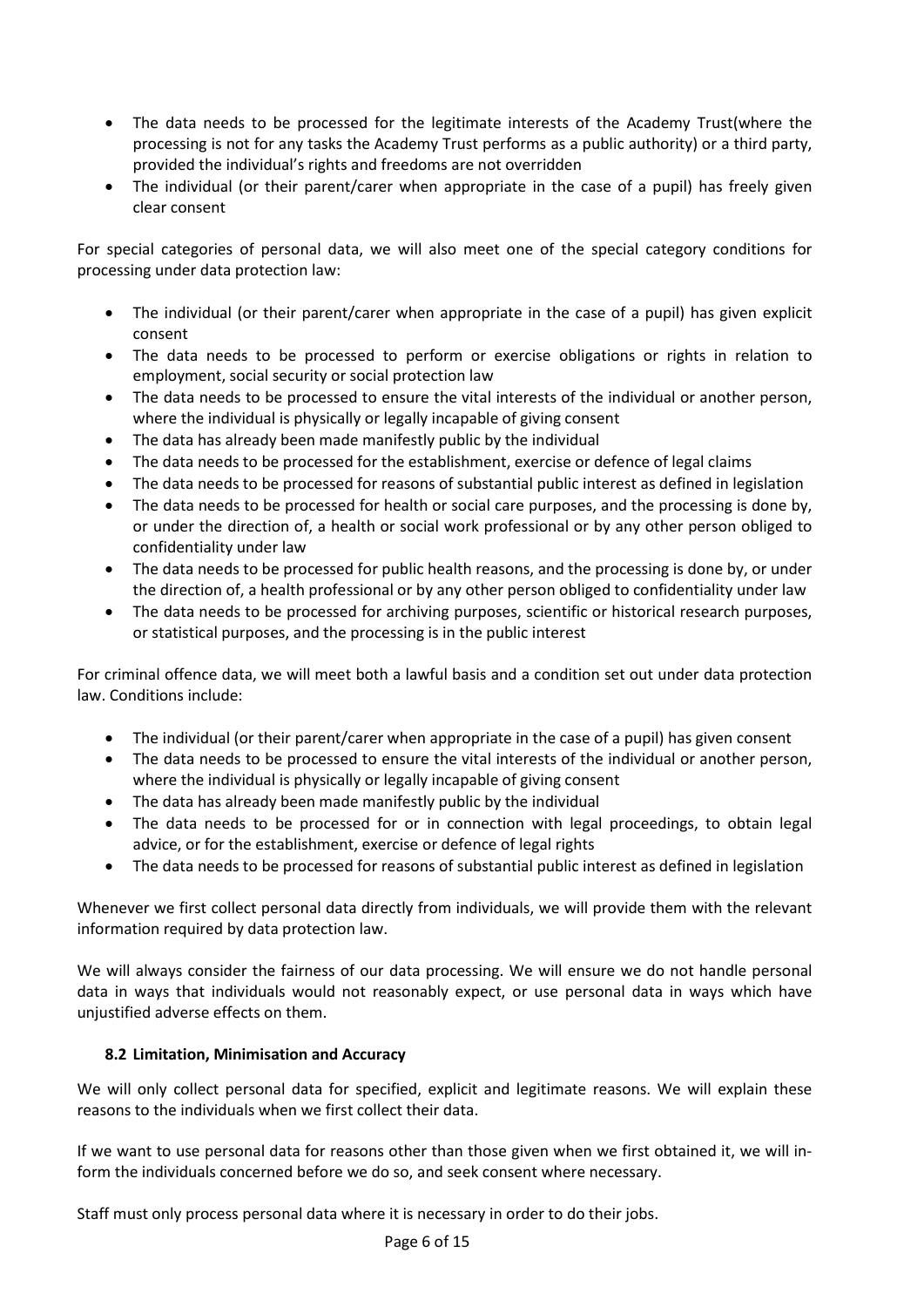We will keep data accurate and, where necessary, up-to-date. Inaccurate data will be rectified or erased when appropriate.

In addition, when staff no longer need the personal data they hold, they must ensure it is deleted or anonymised. This will be done in accordance with the Academy Trust's record retention schedule.

# 9. Sharing Personal Data

We will not normally share personal data with anyone else without consent, but there are certain circumstances where we may be required to do so. These include, but are not limited to, situations where:

- There is an issue with a pupil or parent/carer that puts the safety of our staff at risk
- We need to liaise with other agencies we will seek consent as necessary before doing this
- Our suppliers or contractors need data to enable us to provide services to our staff and pupils for example, IT companies. When doing this, we will:
	- $\circ$  Only appoint suppliers or contractors which can provide sufficient guarantees that they comply with data protection law
	- $\circ$  Establish a contract with the supplier or contractor to ensure the fair and lawful processing of any personal data we share
	- o Only share data that the supplier or contractor needs to carry out their service

We will also share personal data with law enforcement and government bodies where we are legally required to do so.

We may also share personal data with emergency services and local authorities to help them to respond to an emergency situation that affects any of our pupils or staff.

Where we transfer personal data internationally, we will do so in accordance with data protection law.

# 10. Subject Access Requests and Other Rights of Individuals

## 10.1 Subject Access Requests

Individuals have a right to make a 'subject access request' to gain access to personal information that the Academy Trust holds about them. This includes:

- Confirmation that their personal data is being processed
- Access to a copy of the data
- The purposes of the data processing
- The categories of personal data concerned
- Who the data has been, or will be, shared with
- How long the data will be stored for, or if this isn't possible, the criteria used to determine this period
- Where relevant, the existence of the right to request rectification, erasure or restriction, or to object to such processing
- The right to lodge a complaint with the ICO or another supervisory authority
- The source of the data, if not the individual
- Whether any automated decision-making is being applied to their data, and what the significance and consequences of this might be for the individual
- The safeguards provided if the data is being transferred internationally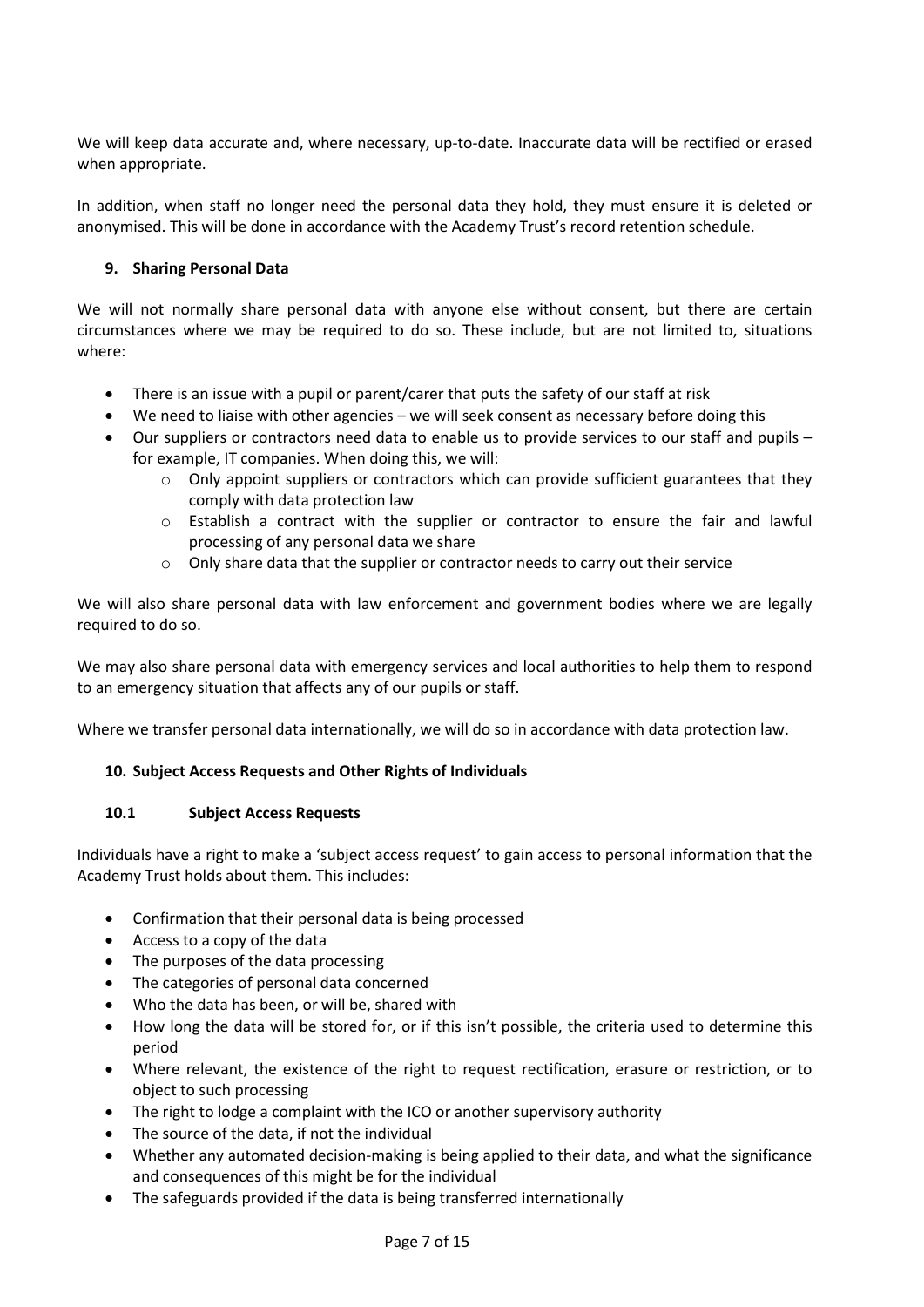Subject access requests can be submitted in any form, but we may be able to respond to requests more quickly if they are made in writing and include:

- Name of individual
- Correspondence address
- number and email address
- Details of the information requested

If staff receive a subject access request in any form they must immediately forward it to the DPO.

## 10.2 Children and Subject Access Requests

Personal data about a child belongs to that child, and not the child's parents or carers. For a parent or carer to make a subject access request with respect to their child, the child must either be unable to understand their rights and the implications of a subject access request, or have given their consent.

In the case of primary schools, children below the age of 12 are generally not regarded to be mature enough to understand their rights and the implications of a subject access request. Therefore, most subject access requests from parents or carers of pupils at our Academy Trust may be granted without the express permission of the pupil. This is not a rule and a pupil's ability to understand their rights will always be judged on a case-by-case basis.

In the case of secondary schools, children aged 12 and above are generally regarded to be mature enough to understand their rights and the implications of a subject access request. Therefore, most subject access requests from parents or carers of pupils at our Academy Trust secondary school may not be granted without the express permission of the pupil. This is not a rule and a pupil's ability to understand their rights will always be judged ona case-by-case basis.

## 10.3 Responding to Subject Access Requests

When responding to requests, we:

- May ask the individual to provide 2 forms of identification
- May contact the individual via phone to confirm the request was made
- Will respond without delay and within 1 month of receipt of the request (or receipt of the additional information needed to confirm identity, where relevant)
- Will provide the information free of charge
- May tell the individual we will comply within 3 months of receipt of the request, where a request is complex or numerous. We will inform the individual of this within 1 month, and explain why the extension is necessary

We may not disclose information for a variety of reasons, such as if it:

- Might cause serious harm to the physical or mental health of the pupil or another individual
- Would reveal that the child is being or has been abused, or is at risk of abuse, where the disclosure of that information would not be in the child's best interests
- Would include another person's personal data that we can't reasonably anonymise, and we don't have the other person's consent and it would be unreasonable to proceed without it
- Is part of certain sensitive documents, such as those related to crime, immigration, legal proceedings or legal professional privilege, management forecasts, negotiations, confidential references, or exam scripts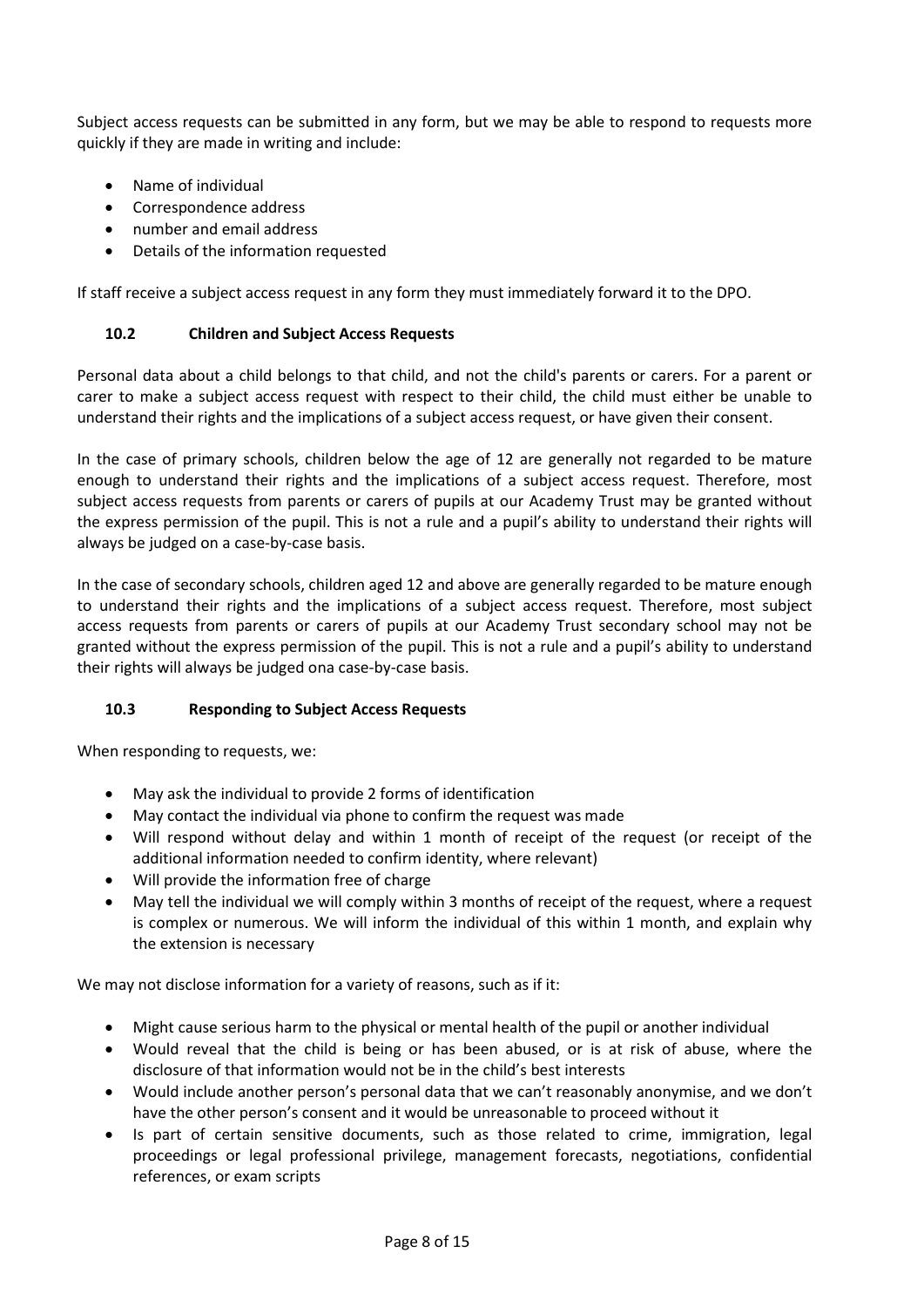If the request is unfounded or excessive, we may refuse to act on it, or charge a reasonable fee to cover administrative costs. We will take into account whether the request is repetitive in nature when making this decision.

When we refuse a request, we will tell the individual why, and tell them they have the right to complain to the ICO or they can seek to enforce their subject access right through the courts.

# 10.4 Other Data Protection Rights of the Individual

In addition to the right to make a subject access request (see above), and to receive information when we are collecting their data about how we use and process it (see section 7), individuals also have the rightto:

- Withdraw their consent to processing at any time
- Ask us to rectify, erase or restrict processing of their personal data (in certain circumstances)
- Prevent use of their personal data for direct marketing
- Object to processing which has been justified on the basis of public interest, official authority or legitimate interests
- Challenge decisions based solely on automated decision making or profiling (i.e. making decisions or evaluating certain things about an individual based on their personal data with no human involvement)
- Be notified of a data breach (in certain circumstances)
- Make a complaint to the ICO
- Ask for their personal data to be transferred to a third party in a structured, commonly used and machine-readable format (in certain circumstances)

Individuals should submit any request to exercise these rights to the DPO. If staff receive such a request, they must immediately forward it to the DPO.

# 11. Parental Requests to see the Educational Record

There is no automatic parental right of access to the educational records at MLP. However, parents, or those with parental responsibility, can request access to their child's educational record and where the Head of School feels it is appropriate, at their discretion records will be released.

There are also certain circumstances in which this request will be definitely be denied, such as if releasing the information might cause serious harm to the physical or mental health of the pupil or another individual, or if it would mean releasing exam marks before they are officially announced.

A fee of £20.00 will be charged, to cover the cost of supplying it.

# 12. CCTV

We use CCTV in various locations around the Academy Trust sites to ensure it remains safe. We will adhere to theICO's code of practice for the use of CCTV.

We do not need to ask individuals' permission to use CCTV, but we make it clear where individuals are being recorded. Security cameras are clearly visible and accompanied by prominent signs explaining that CCTV is in use.

Any enquiries about the CCTV system should be directed to the Head of School.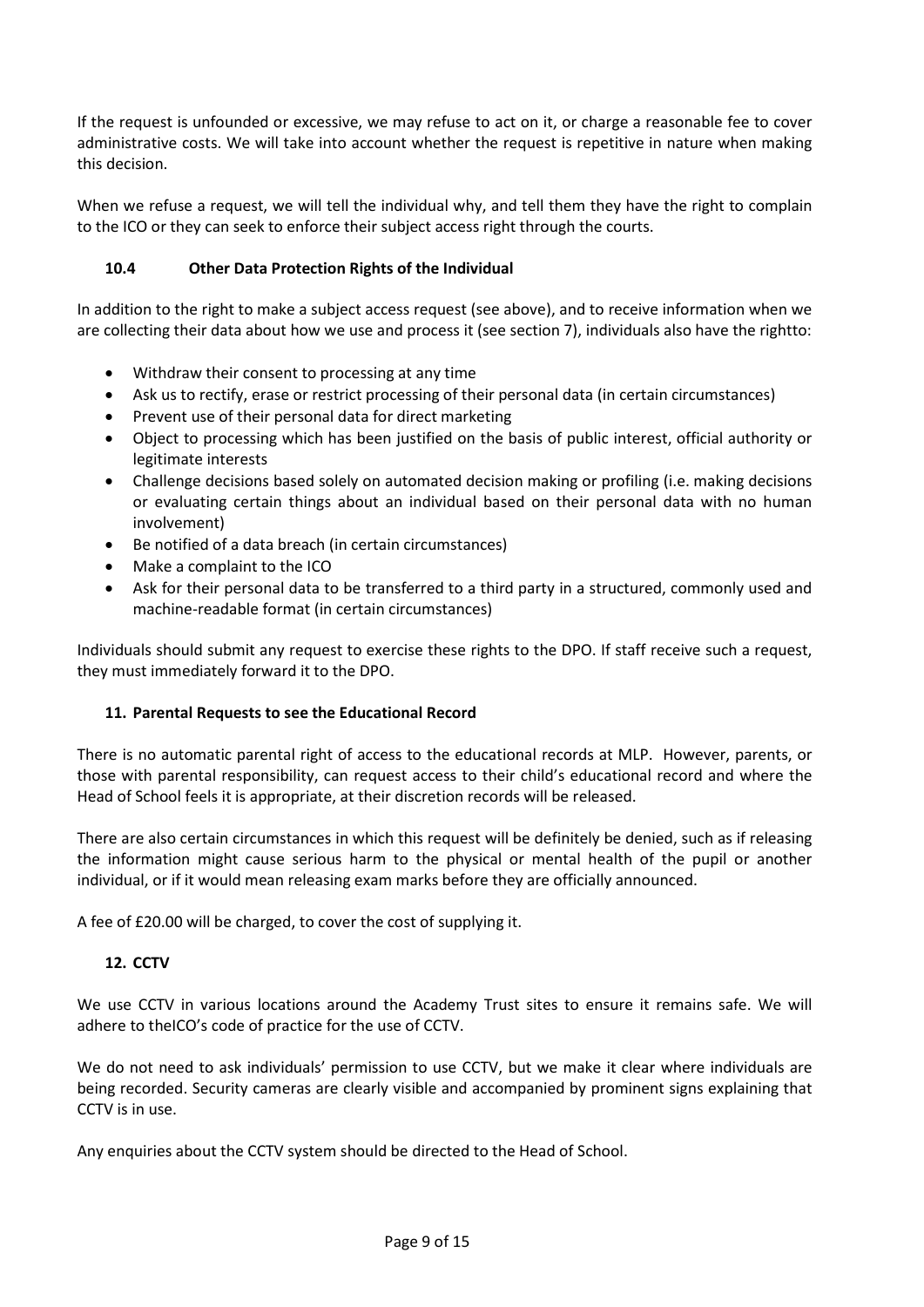# 13. Photographs and Videos

As part of our Academy Trust activities, we may take photographs and record images of individuals within our Academy Trust.

At our primary schools:

We will obtain written consent from parents/carers for photographs and videos to be taken of their child for communication, marketing and promotional materials. We will clearly explain how the photograph and/or video will be used to both the parent/carer and pupil.

Any photographs and videos taken by parents/carers at school events for their own personal use are not covered by data protection legislation. However, we will ask that photos or videos with other pupils are not shared publicly on social media for safeguarding reasons, unless all the relevant parents/carers have agreed to this.

At our Secondary schools:

We will obtain written consent from parents/carers, or pupils aged 18 and over, for photographs and videos to be taken of pupils for communication, marketing and promotional materials.

Where we need parental consent, we will clearly explain how the photograph and/or video will be used to both the parent/carer and pupil. Where we don't need parental consent, we will clearly explain to the pupil how the photograph and/or video will be used.

Any photographs and videos taken by parents/carers at school events for their own personal use are not covered by data protection legislation. However, we will ask that photos or videos with other pupils are not shared publicly on social media for safeguarding reasons, unless all the relevant parents/carers (or pupils where appropriate) have agreed to this.

Where the Academy Trust takes photographs and videos, uses may include:

- Within schools on notice boards and in school magazines, brochures, newsletters, etc.
- Outside of the Academy Trust by external agencies such as the school photographer, newspapers, campaigns
- Online on our Academy Trust or individual school websites or social media pages

Consent can be refused or withdrawn at any time. If consent is withdrawn, we will delete the photograph or video and not distribute it further.

When using photographs and videos in this way we will not accompany them with any other personal information about the child, to ensure they cannot be identified.

See our child protection and safeguarding policy for more information on our use of photographs and videos.

# 14. Data Protection by Design and Default

We will put measures in place to show that we have integrated data protection into all of our data processing activities, including:

 Appointing a suitably qualified DPO, and ensuring they have the necessary resources to fulfil their duties and maintain their expert knowledge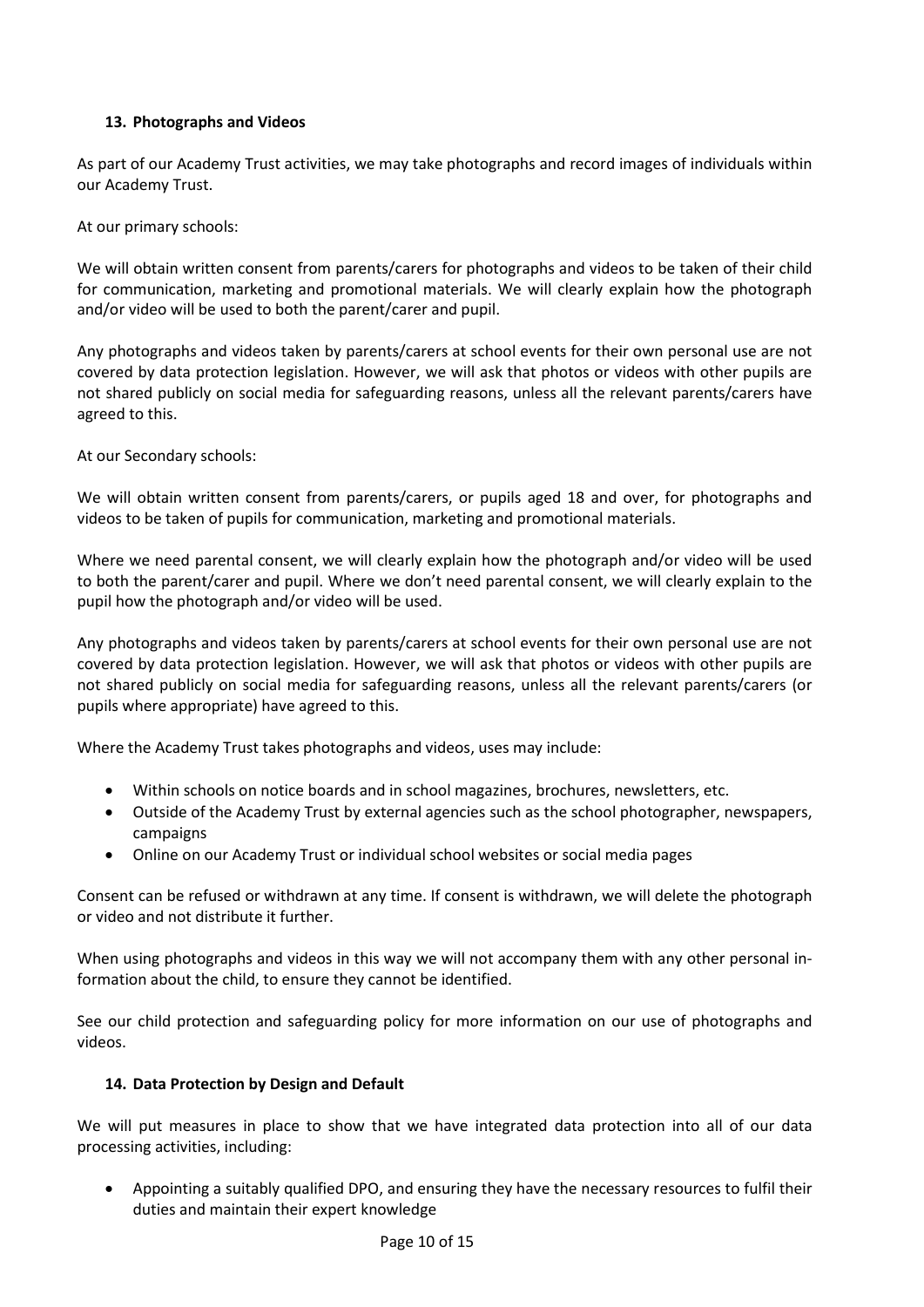- Only processing personal data that is necessary for each specific purpose of processing, and always in line with the data protection principles set out in relevant data protection law (see section 7)
- Completing data protection impact assessments where the Academy Trust's processing of personal data presents a high risk to rights and freedoms of individuals, and when introducing new technologies (the DPO will advise on this process)
- Integrating data protection into internal documents including this policy, any related policies and privacy notices
- Regularly training members of staff on data protection law, this policy, any related policies and any other data protection matters; we will also keep a record of attendance
- Regularly conducting reviews and audits to test our privacy measures and make sure we are compliant
- Appropriate safeguards being put in place if we transfer any personal data outside of the European Economic Area (EEA), where different data protection laws will apply
- Maintaining records of our processing activities, including:
	- o For the benefit of data subjects, making available the name and contact details of our Academy Trust and DPO and all information we are required to share about how we use and process their personal data (via our privacy notices)
	- $\circ$  For all personal data that we hold, maintaining an internal record of the type of data, type of data subject, how and why we are using the data, any third-party recipients, any transfers out- side of the EEA and the safeguards for those, retention periods and how we are keeping the data secure

# 15. Data Security and Storage of Records

We will protect personal data and keep it safe from unauthorised or unlawful access, alteration, processing or disclosure, and against accidental or unlawful loss, destruction or damage.

In particular:

- Paper-based records and portable electronic devices, such as laptops and hard drives that contain personal data, are kept under lock and key when not in use
- Papers containing confidential personal data must not be left on office and classroom desks, on staffroom tables, or left anywhere else where there is general access
- Where personal information needs to be taken off site, staff must sign it in and out from the Academy Trust / school office
- Passwords that are at least 10 characters long containing letters and numbers are used to access Academy Trust computers, laptops and other electronic devices. Staff and pupils are reminded that they should not reuse passwords from other sites
- Encryption software is used to protect all portable devices and removable media, such as laptops and USB devices
- Staff, pupils or governors who store personal information on their personal devices are expected to follow the same security procedures as for Academy Trust owned equipment (see our ICT policy and acceptable use agreement)
- Where we need to share personal data with a third party, we carry out due diligence and take reasonable steps to ensure it is stored securely and adequately protected (see section 9)

## 16. Disposal of Records

Personal data that is no longer needed will be disposed of securely. Personal data that has become inaccurate or out of date will also be disposed of securely, where we cannot or do not need to rectify or update it.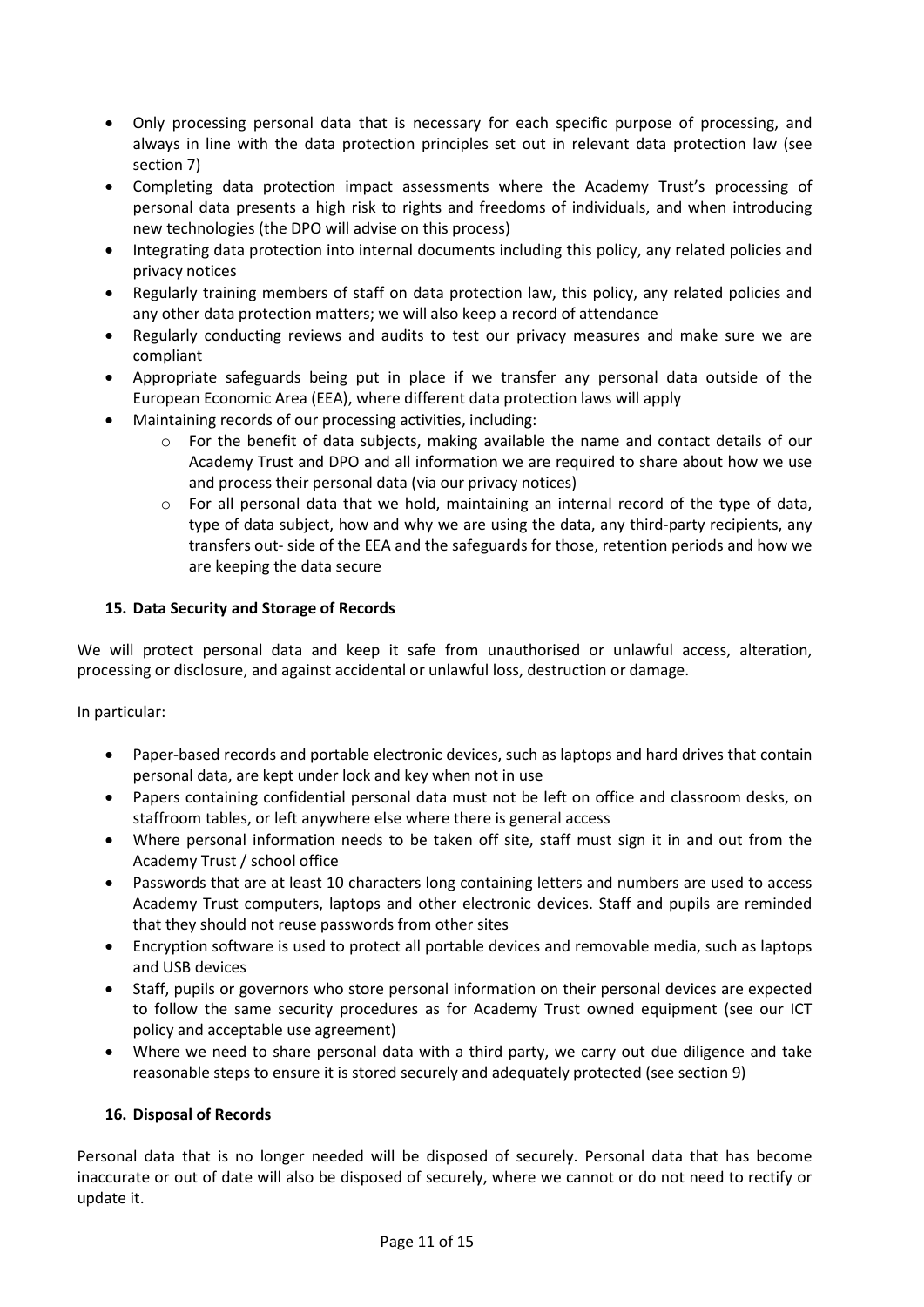For example, we will shred or incinerate paper-based records, and overwrite or delete electronic files. We may also use a third party to safely dispose of records on the Academy Trust's behalf. If we do so, we will require the third party to provide sufficient guarantees that it complies with data protection law.

# 17. Personal Data Breaches

The Academy Trust will make all reasonable endeavours to ensure that there are no personal data breaches. In the unlikely event of a suspected data breach, we will follow the procedure set out in appendix 1.

When appropriate, we will report the data breach to the ICO within 72 hours after becoming aware of it.

Such breaches in an Academy Trust context may include, but are not limited to:

- A non-anonymised dataset being published on the Academy Trust / school website which shows the exam results of pupils eligible for the pupil premium
- Safeguarding information being made available to an unauthorised person
- The theft of an Academy Trust laptop containing non-encrypted personal data about pupils

# 18. Training

All staff and governors are provided with data protection training as part of their induction process.

Data protection will also form part of continuing professional development, where changes to legislation, guidance or the Academy Trust's processes make it necessary.

## 19. Monitoring Arrangements

The DPO is responsible for monitoring and reviewing this policy.

This policy will be reviewed annually by the Board of Trustees.

## 20. Links with other Policies

This data protection policy is linked to our:

- **•** Freedom of information publication scheme
- ICT usage policy.
- child protection and safeguarding policy.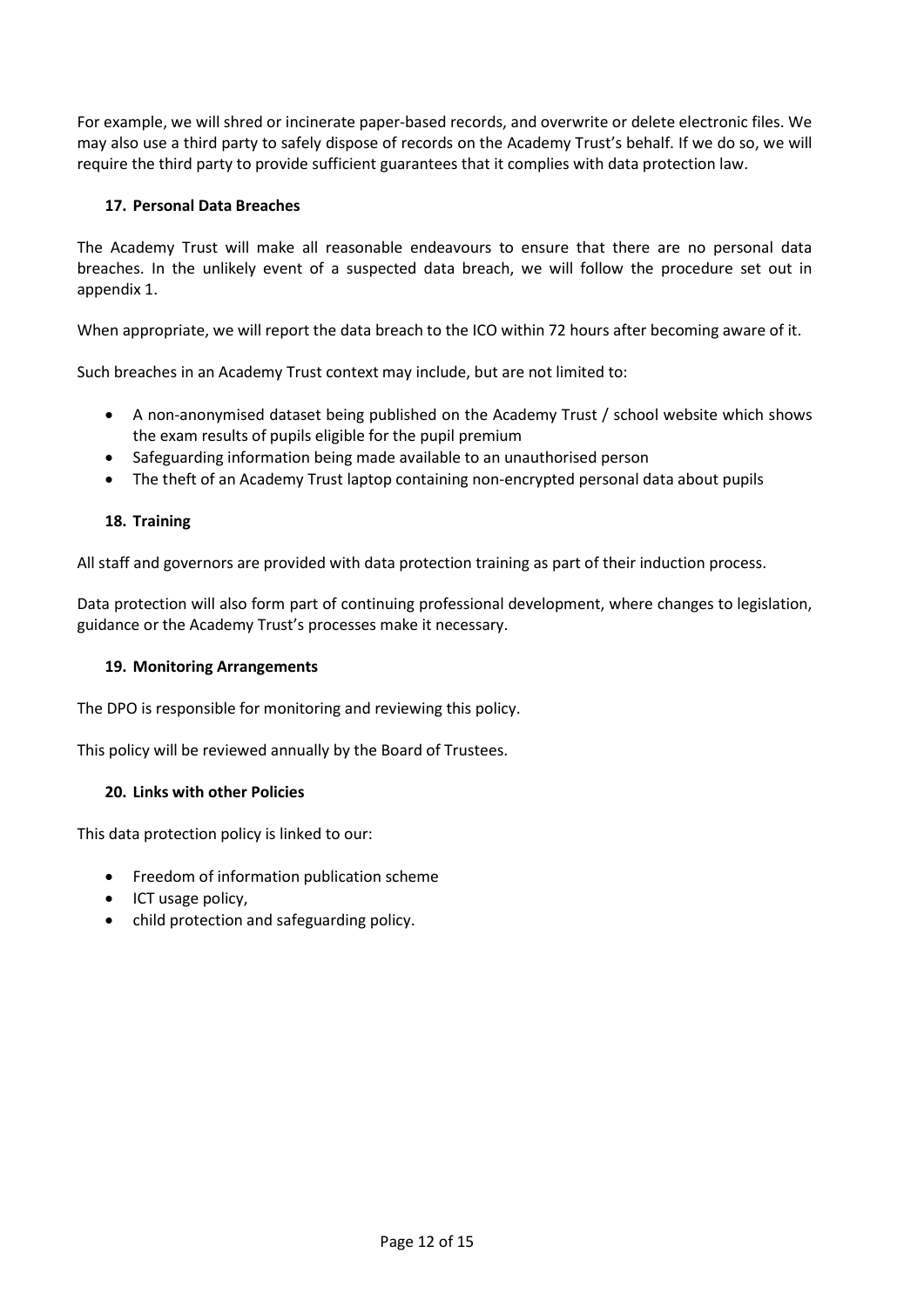# 21. APPENDIX 1: PERSONAL DATA BREACH PROCEDURE

This procedure is based on guidance on personal data breaches produced by the ICO.

- On finding or causing a breach, or potential breach, the staff member or data processor must immediately notify the DPO
- The DPO will investigate the report, and determine whether a breach has occurred. To decide, theDPO will consider whether personal data has been accidentally or unlawfully:
	- o Lost
	- o Stolen
	- o Destroyed
	- o Altered
	- o Disclosed or made available where it should not have been
	- o Made available to unauthorised people
- The DPO will alert the Head of School and the chair of governors
- The DPO will make all reasonable efforts to contain and minimise the impact of the breach, assisted by relevant staff members or data processors where necessary (actions relevant to specific data types are set out at the end of this procedure)
- The DPO will assess the potential consequences, based on how serious they are, and how likely they are to happen
- The DPO will work out whether the breach must be reported to the ICO. This must be judged on a case-by-case basis. To decide, the DPO will consider whether the breach is likely to negatively affect people's rights and freedoms, and cause them any physical, material or non-material damage (e.g. emotional distress), including through:
	- o Loss of control over their data
	- o Discrimination
	- o Identify theft or fraud
	- o Financial loss
	- o Unauthorised reversal of pseudonymisation (for example, key-coding)
	- o Damage to reputation
	- o Loss of confidentiality
	- $\circ$  Any other significant economic or social disadvantage to the individual(s) concerned

If it's likely that there will be a risk to people's rights and freedoms, the DPO must notify the ICO.

- The DPO will document the decision (either way), in case it is challenged at a later date by the ICO or an individual affected by the breach. Documented decisions are stored in the confidential computer files of the Executive Head teacher/ CEO.
- Where the ICO must be notified, the DPO will do this via the 'report a breach' page of the ICO web- site, or through their breach report line (0303 123 1113), within 72 hours. As required, the DPO will set out:
	- $\circ$  A description of the nature of the personal data breach including, where possible:
		- The categories and approximate number of individuals concerned
		- The categories and approximate number of personal data records concerned
	- o The name and contact details of the DPO
	- o A description of the likely consequences of the personal data breach
	- $\circ$  A description of the measures that have been, or will be taken, to deal with the breach and mitigate any possible adverse effects on the individual(s) concerned
- If all the above details are not yet known, the DPO will report as much as they can within 72 hours. The report will explain that there is a delay, the reasons why, and when the DPO expects to have further information. The DPO will submit the remaining information as soon as possible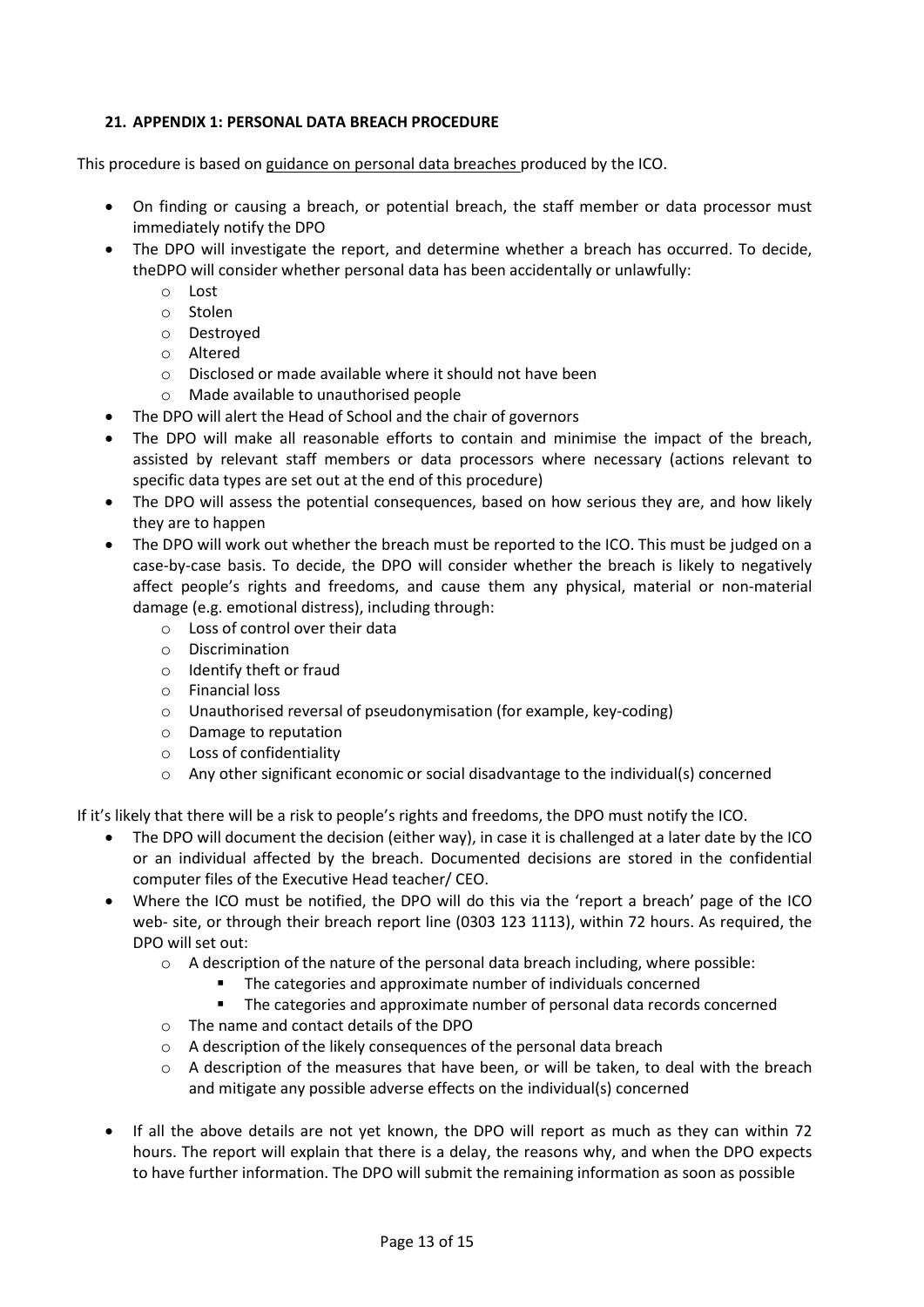- The DPO will also assess the risk to individuals, again based on the severity and likelihood of potential or actual impact. If the risk is high, the DPO will promptly inform, in writing, all individuals whose personal data has been breached. This notification will set out:
	- $\circ$  A description, in clear and plain language, of the nature of the personal data breach
	- o The name and contact details of the DPO
	- o A description of the likely consequences of the personal data breach
	- $\circ$  A description of the measures that have been, or will be, taken to deal with the data breach and mitigate any possible adverse effects on the individual(s) concerned

As above, any decision on whether to contact individuals will be documented by the DPO.

- The DPO will document each breach, irrespective of whether it is reported to the ICO. For each breach, this record will include the:
	- o Facts relating to the breach
	- o Effects
	- $\circ$  Action taken to contain it and ensure it does not happen again (such as establishing more robust processes or providing further training for individuals)

Records of all breaches will be stored in the confidential computer files of the Executice Head teacher/ CEO.

 The DPO; EHT; Head of School and individual school's DPL will meet to review what happened and how it can be stopped from happening again. This meeting will happen as soon as reasonably possible

## Actions to Minimise the Impact of Data Breaches

We will take the actions set out below to mitigate the impact of different types of data breach, focusing especially on breaches involving particularly risky or sensitive information. We will review the effectiveness of these actions and amend them as necessary after any data breach.

## Special category data (sensitive information) being disclosed via email (including safeguarding records)

- If special category data is accidentally made available via email to unauthorised individuals, the sender must attempt to recall the email as soon as they become aware of the error
- Members of staff who receive personal data sent in error must alert the sender and the DPO as soon as they become aware of the error
- If the sender is unavailable or cannot recall the email for any reason, the DPO will ask the ICT department to recall it
- In any cases where the recall is unsuccessful, the DPO will contact the relevant unauthorised individuals who received the email, explain that the information was sent in error, and request that those individuals delete the information and do not share, publish, save or replicate it in any way
- The DPO will ensure we receive a written response from all the individuals who received the data, confirming that they have complied with this request
- The DPO will carry out an internet search to check that the information has not been made public; if it has, we will contact the publisher/website owner or administrator to request that the information is removed from their website and deleted

Other types of breach include:

 Details of pupil premium interventions for named children being published on the Academy Trust / school website